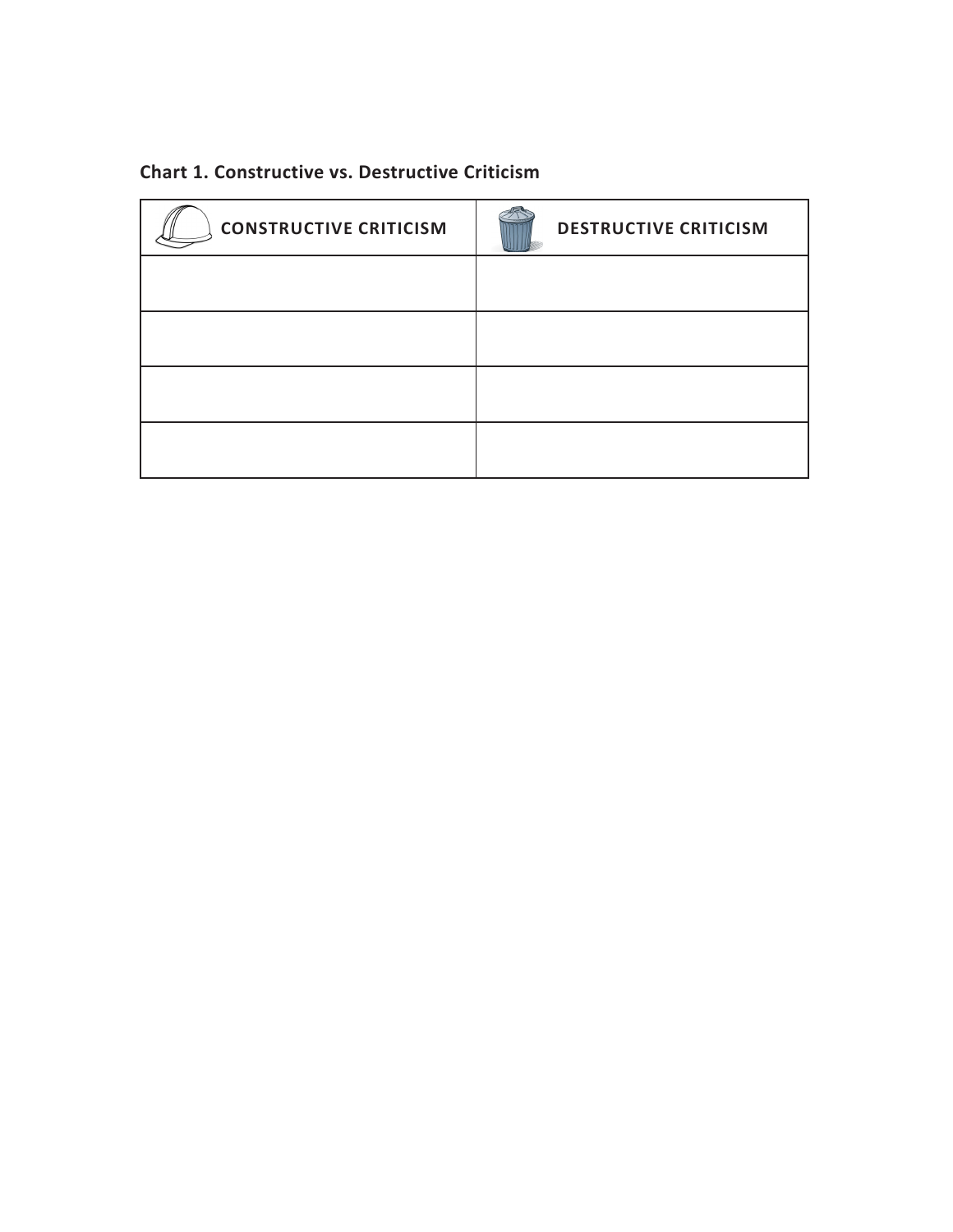### **Chart 2. Positive Affirmations**

| <b>PROBLEM</b>                                  | <b>HELPFUL POSITIVE AFFIRMATIONS</b> |
|-------------------------------------------------|--------------------------------------|
| Jason is having difficulty with math.           |                                      |
| Benny can't tie his shoes.                      |                                      |
| Kathy feels insecure about her new haircut.     |                                      |
| Stanley is afraid of the dark.                  |                                      |
| Emily is nervous about her skating competition. |                                      |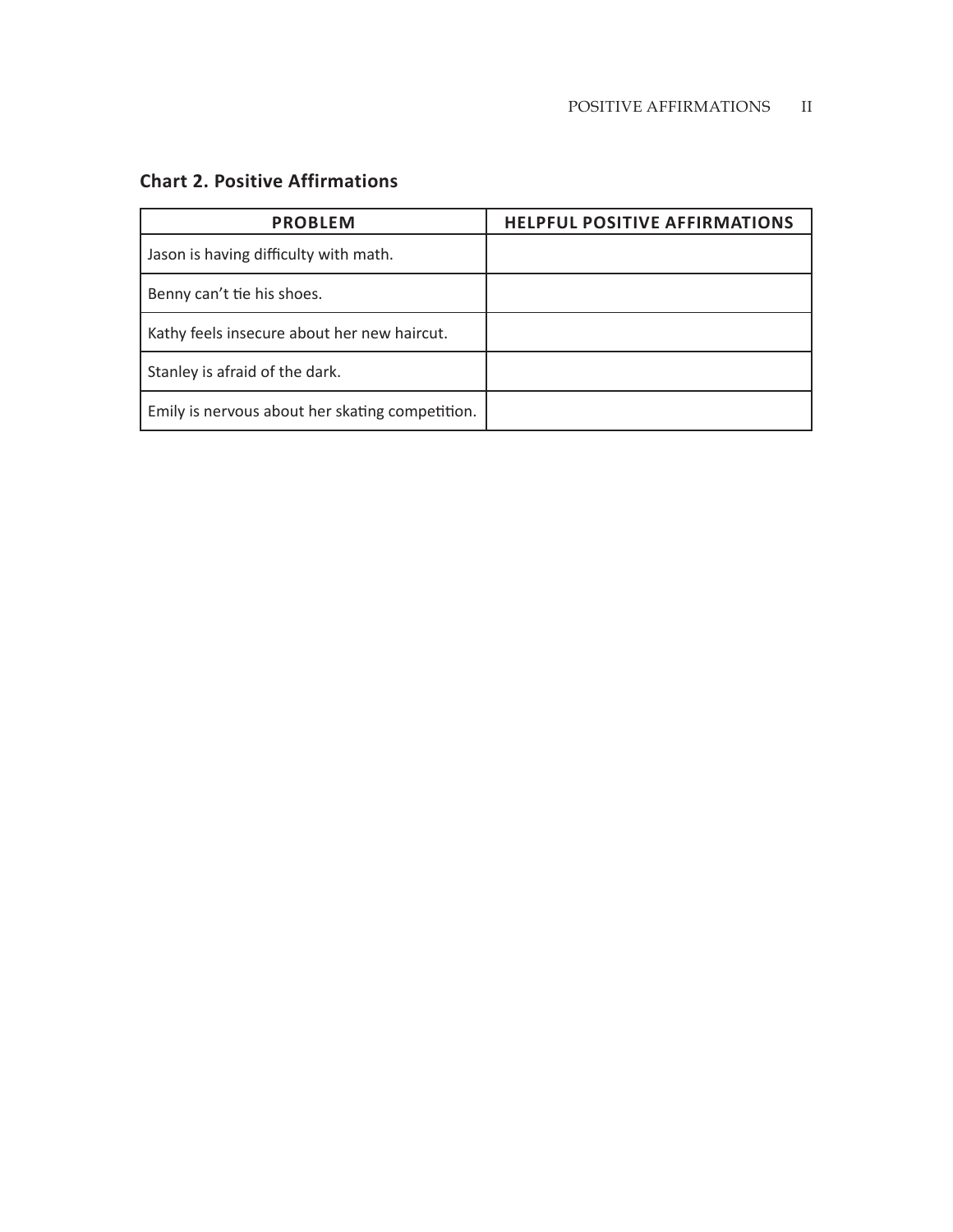**Chart 3. Affirmation Mirror Response**

| <b>PERSON 1</b>                                                                       | <b>PERSON 2</b>                |
|---------------------------------------------------------------------------------------|--------------------------------|
| am confident.                                                                         | You are confident.             |
| am strong.                                                                            | You are strong.                |
| can accomplish my goals.                                                              | You can accomplish your goals. |
| am amazing.                                                                           | You are amazing.               |
| Let's switch roles now. I will read the affirma-<br>tions, and you will be my mirror. |                                |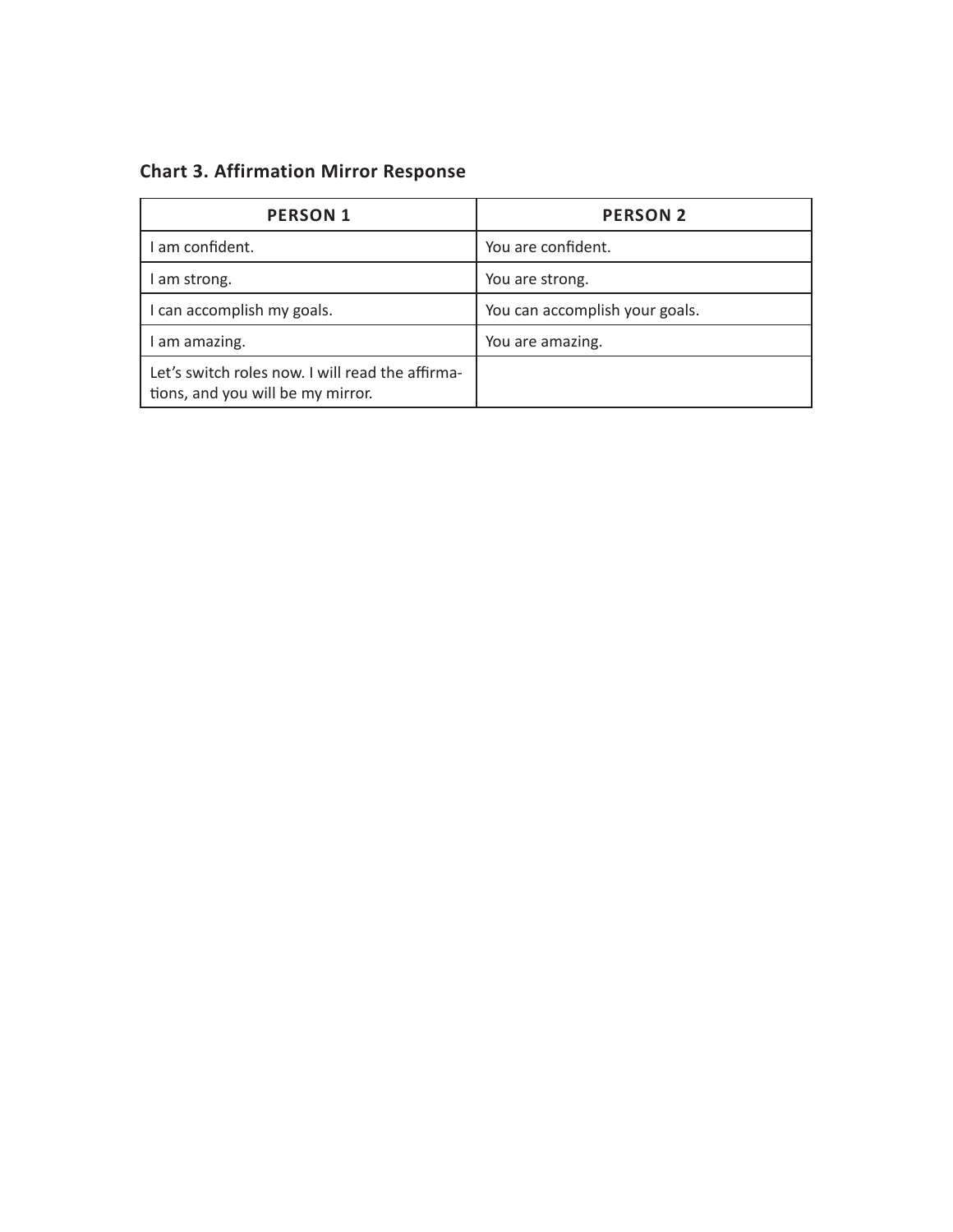#### **Chart 4. What's in the Secret Box?**

| <b>MYSTERY ITEMS</b> | <b>MY GUESS</b> | <b>ACTUAL ITEM</b> |
|----------------------|-----------------|--------------------|
| Item #1              |                 |                    |
| Item #2              |                 |                    |
| Item #3              |                 |                    |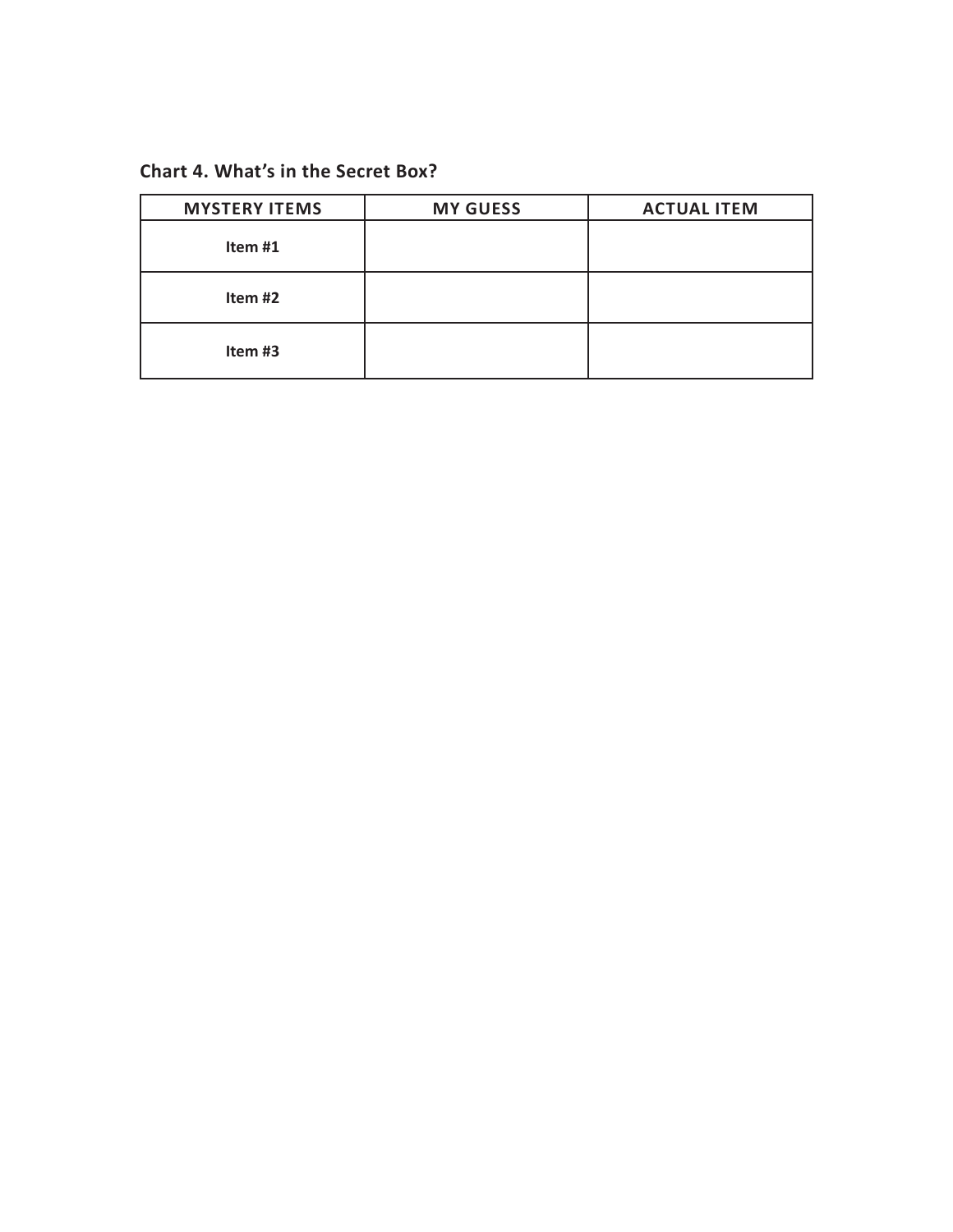| <b>GOOD, HEALTHY FEAR</b> | <b>BAD, UNHEALTHY FEAR</b> |
|---------------------------|----------------------------|
|                           |                            |
|                           |                            |
|                           |                            |
|                           |                            |
|                           |                            |
|                           |                            |
|                           |                            |

# **Chart 5. Good, Healthy Fear vs. Bad, Unhealthy Fear**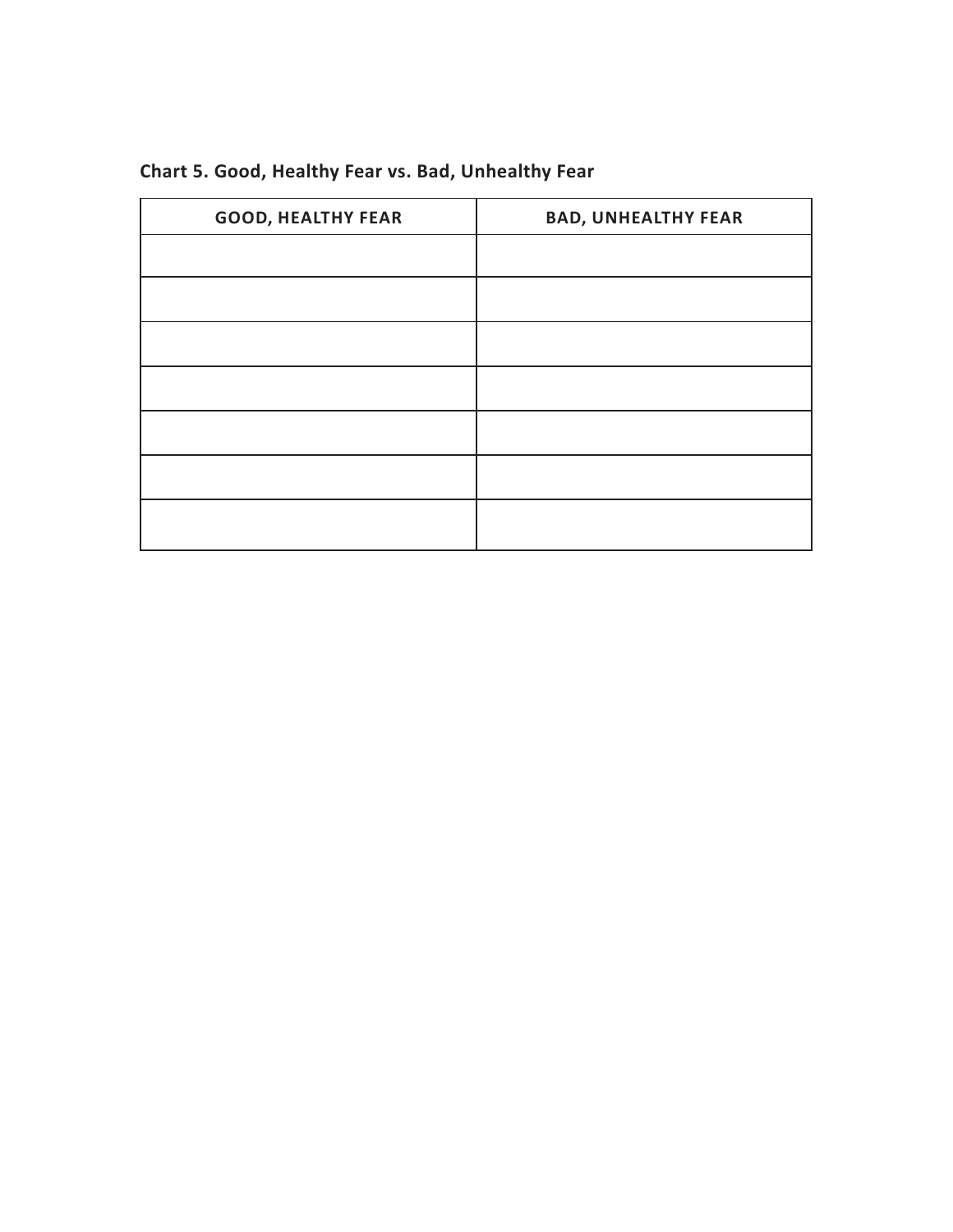## **Chart 6. Proactive Choice vs. Acceptance**

| <b>PROACTIVE</b>                                                                       | <b>ACCEPTANCE</b>                                         |
|----------------------------------------------------------------------------------------|-----------------------------------------------------------|
| There is the potential for me to try again or to<br>change this outcome in the future. | It is not possible for me to change this<br>circumstance. |
|                                                                                        |                                                           |
|                                                                                        |                                                           |
|                                                                                        |                                                           |
|                                                                                        |                                                           |
|                                                                                        |                                                           |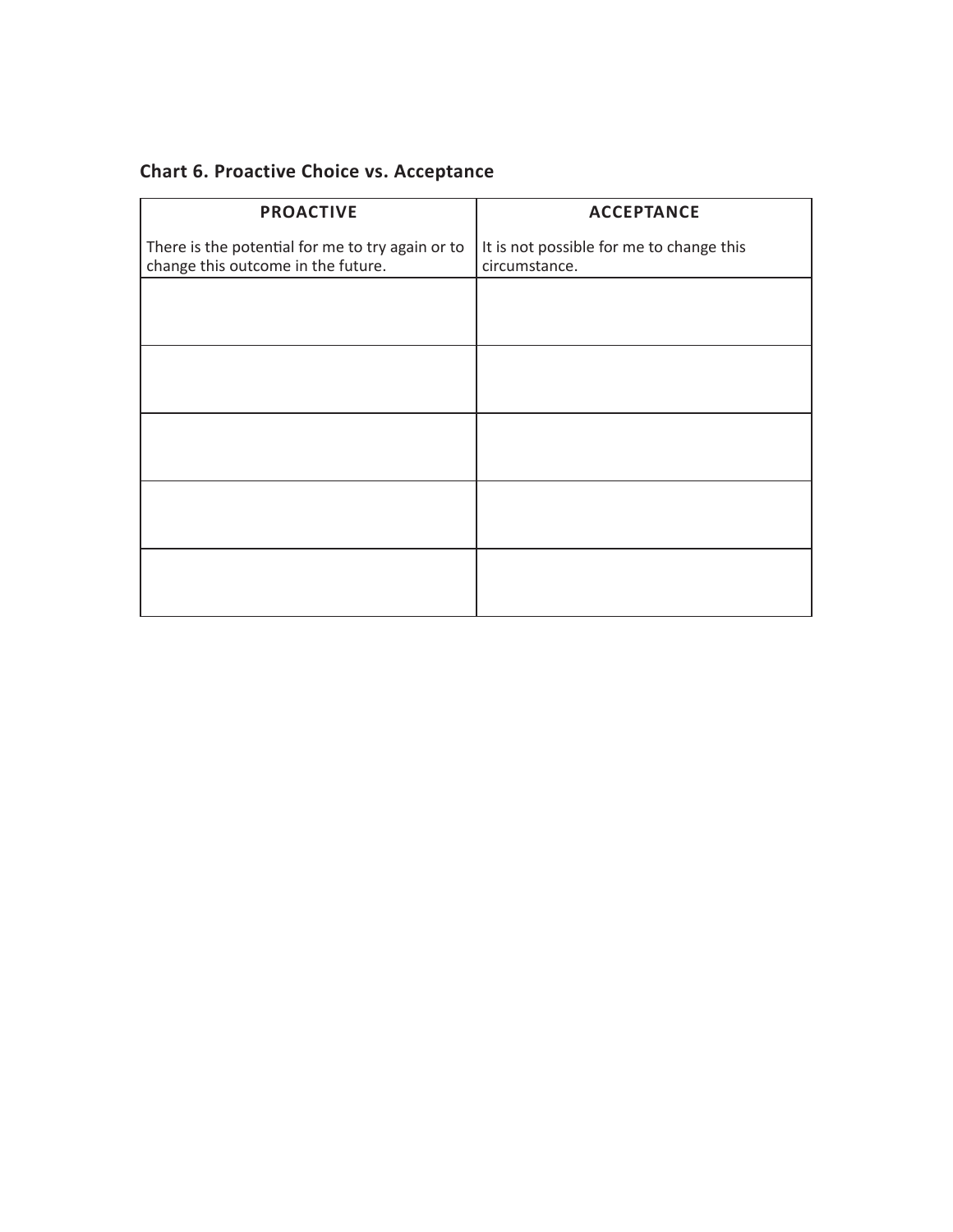#### **Chart 7. Use It or Lose It**

| USE IT | <b>LOSE IT</b> |
|--------|----------------|
|        |                |
|        |                |
|        |                |
|        |                |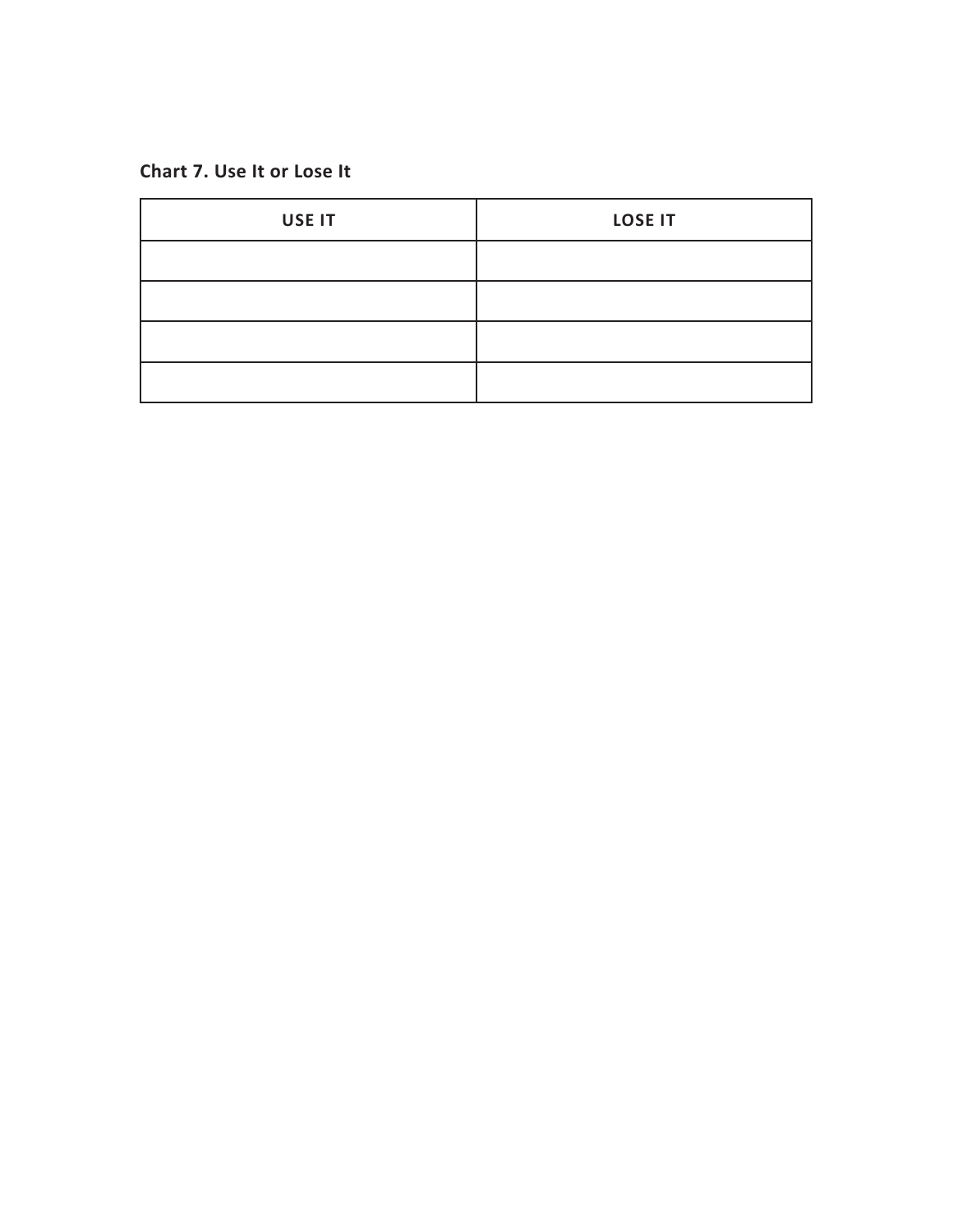## **Chart 8. Truth vs. Stereotype**

| <b>A TRUTH</b> | A STEREOTYPE |
|----------------|--------------|
|                |              |
|                |              |
|                |              |
|                |              |
|                |              |
|                |              |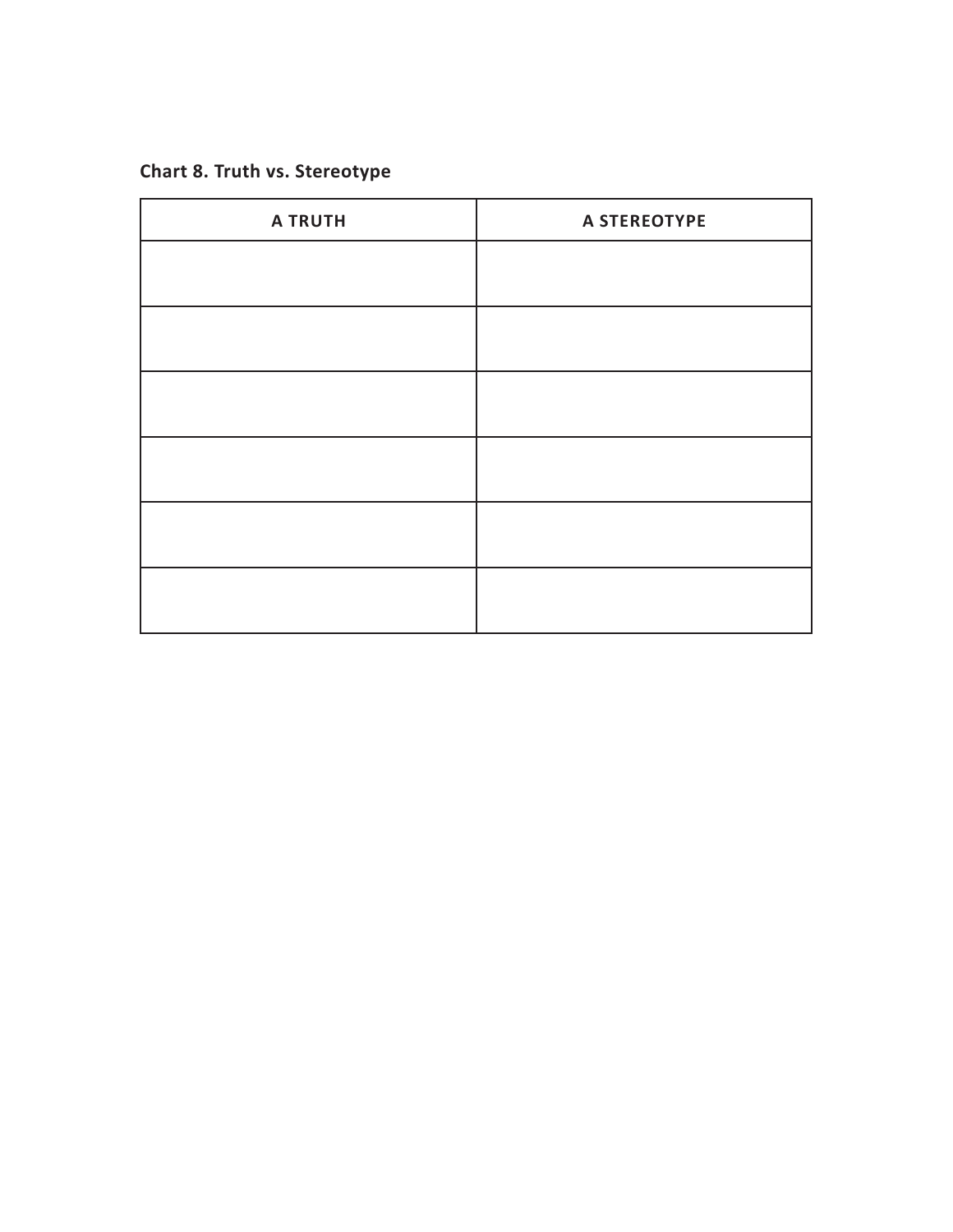|  |  | <b>Chart 9. Sample Activities for the Waiting Game</b> |  |  |  |
|--|--|--------------------------------------------------------|--|--|--|
|--|--|--------------------------------------------------------|--|--|--|

| <b>DURING A BRIEF WAITING PERIOD</b>                     | <b>DURING A LONGER WAITING PERIOD</b> |
|----------------------------------------------------------|---------------------------------------|
| Practice deep breathing.                                 | Help somebody else.                   |
| Listen to music or sing along.                           | Work on a project.                    |
| Read a chapter in a book.                                | Watch a DVD.                          |
| Talk to someone waiting on the line with you.            | Call a friend.                        |
| Think about someone or something that<br>makes you happy |                                       |